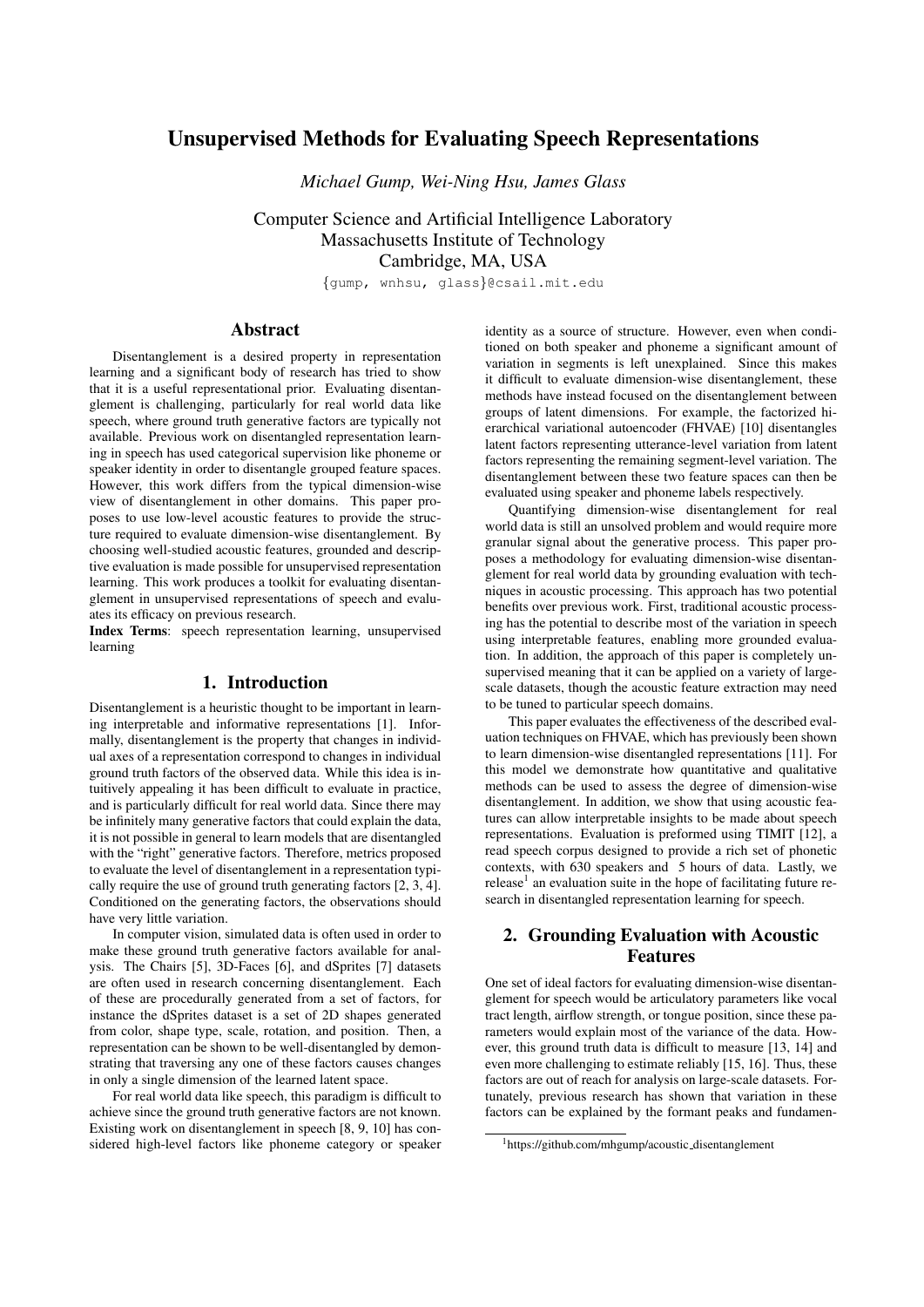<span id="page-1-0"></span>

| <b>Feature</b>                   | $\sigma$ | $\sigma_{phone}$ | $\sigma_{vowel}$ |
|----------------------------------|----------|------------------|------------------|
| F1                               | 818.7    | 549.7            | 256.9            |
| F2                               | 1129.2   | 805.3            | 695.2            |
| <b>F3</b>                        | 1291.7   | 1116.9           | 947.1            |
| F1 bw                            | 201.1    | 153.6            | 100.8            |
| $F2$ hw                          | 232.8    | 215.3            | 185.6            |
| F <sub>3</sub> bw                | 255.4    | 249.3            | 241.2            |
| F0                               | 102.7    | 549.7            | 256.9            |
| <b>Energy</b> $(E_{hat})$        | 0.142    | 0.069            | 0.200            |
| <b>Magnitude</b> $(M_{\hat{n}})$ | 2.241    | 1.248            | 2.668            |
| <b>Zero Crossing Rate</b>        | 0.169    | 0.079            | 0.037            |

Table 1: *The standard deviation of several features extracted from TIMIT. The variance is computed over each phoneme and the square root of the average is reported as*  $\sigma_{phone}$ .  $\sigma_{vowel}$  *is analogous but only considers vowels.*

tal frequency, among other significant acoustic features. Traditional rules based synthesizers and text-to-speech systems use these features to reconstruct speech [\[17,](#page-4-12) [18,](#page-4-13) [19,](#page-4-14) [20\]](#page-4-15). Additionally, there are reliable and well-studied algorithms for estimating these features [\[21,](#page-4-16) [22\]](#page-4-17). Lastly, the connection between the extracted factors with distinctive features like voicing or place/manner features have been the subject of considerable research [\[23\]](#page-4-18), so they provide a very interpretable structure for speech scientists.

This paper considers fundamental frequency, energy, magnitude, and formant peaks and bandwidths as perceptually significant features for analysis. We consider three different methods for estimating fundamental frequency, RAPT [\[24\]](#page-4-19) and SWIPE [\[25\]](#page-4-20) are knowledge based pitch tracking algorithms, and CREPE [\[26\]](#page-4-21) is a data driven method. We do not use a single estimation method since each method has different failure modes, our final raw pitch value is the average of the individual estimates. We estimate the first three formant peaks and bandwidths using LPC coefficients [\[27\]](#page-4-22). Formant trackers that incorporate frame to frame information are not considered since they are sensitive to gender and are typically tuned to one or the other [\[28\]](#page-4-23). Higher formants were not included because they are often not very distinct and therefore hard to estimate reliably. Table [1](#page-1-0) shows the standard deviation of each feature across TIMIT in order to loosely describe the reliability of these features. For TIMIT, phonetic transcriptions are available so we additionally report the consistency of each feature when grouped by phoneme label and when only frames of vocalic sounds are considered. This demonstrates a pattern we expect to see, that F1 and F2 are very consistent for the same vowel.

Generative models in speech typically are trained to encode multiple frames of short time input features such as MFCCs or the mel-spectrogram. By learning to represent multiple frames the models are able to learn sub-phone or phone-like units which would not be possible from individual frames. Because of this it is not sufficient for representations to be compared to the average factor value extracted from the segment of speech it encodes. Since the representation has actually learned to encode a *trajectory* of values. In this paper, we represent the trajectories of each segment more granularly by extracting both the factor mean and factor standard deviation from each segment. The extracted factor values are continuous but as a postprocessing step we discretize them. Each factor is binned so that

<span id="page-1-1"></span>

Figure 1: *Box plots showing range of mutual information between mel-spectrogram and each acoustic factor, across the hyper-parameters for discretization.*

each bin corresponds to a range of segment means and a range of segment standard deviations. Discretization simplifies the computation of metrics like mutual information and EER. Additionally, it smooths noise from the estimation process making visualizations more effective. We would like to verify that the discretization process produces clusterings of the data that are relatively insensitive to the choice of hyper-parameters. Discretization for a factor depends on the number of ranges chosen for the segment means and the number of ranges chosen for the segment standard deviations, the product of these numbers is the total number of bins. The statistics of each feature value are used to compute appropriate bin edges. In Figure [1,](#page-1-1) the mutual information between the a 80 dimensional mel-spectrogram representation is computed as the hyper-parameters are varied between pairs that would produce between 25 and 2500 total bins. The boxplots demonstrate that the difference across factors is more significant then the difference of hyper-parameters in this range. When applied to new datasets, the number of total bins should be chosen to ensure that the number of samples in each bin is relatively constant as otherwise metric values can be increased without bound.

# 3. Evaluation Suite for Unsupervised Representations

In order to enable future research into dimension-wise disentanglement of speech representations, an evaluation suite is implemented and released in Python. The toolkit includes a variety of qualitative and quantitative analyses alongside acoustic processing pipelines. Users are expected to train and extract speech representations before testing, the tool can then be used to produce visualizations and metrics for each representation. The representations do not need to be computed at the same window length and stride length as our acoustic features, as the tool will interpolate to compute statistics over the appropriate segments. If the representations correspond to uneven or randomly sampled segments of utterances, then the segment positions can be provided to the tool.

The suite natively supports the TIMIT corpus and has the required data processing pipelines for parsing the standard format. Running analysis over other datasets is simple and merely requires that the user specify the directory structure for locating waveform files. Transcriptions or other types of data can also be made available to the toolkit but requires the necessary parsing to be implemented by the user, examples are given to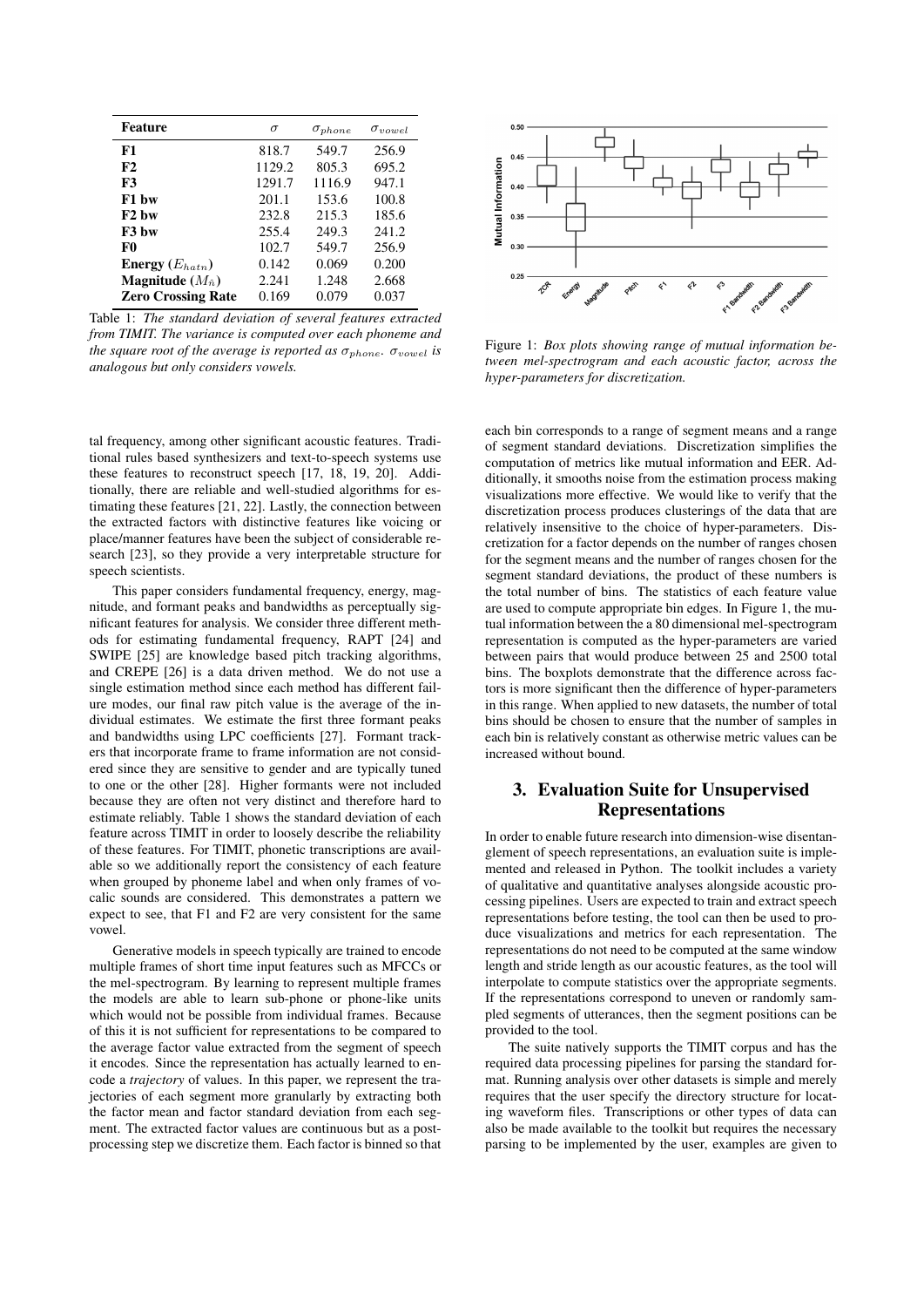<span id="page-2-0"></span>

| <b>Feature</b> | $\sigma$ | $\sigma_{phone}$ | $\sigma_{vowel}$ |
|----------------|----------|------------------|------------------|
| F1             | 588.4    | 553.6            | 544.6            |
| F2             | 625.7    | 607.4            | 604.1            |
| F3             | 837.5    | 731.7            | 708.0            |
| F0             | 155.7    | 155.9            | 158.1            |

Table 2: *The standard deviation of several features extracted after reconstruction from TIMIT. The variance is computed over each phoneme and the square root of the average is reported as* σphone*.* σvowel *is analogous but only considers vowels.*

assist in this process. As motivated by the previous section the toolkit contains acoustic processing for several features such as formant, pitch, and energy. Additional features can be added by the user to take advantage of the later stages of the toolkit's pipeline.

### 3.1. Quantitative Methods

Three quantiative metrics are implemented to make use of acoustic feature extraction. [\[4\]](#page-3-3) describes a method for estimating the mutual information (MI) between a parameterized posterior latent distribution  $p(z|x)$ , which is usually Gaussian, and a set of discrete ground truth latent factors  $v$ . From this estimate of MI they also propose the mutual information gap (MIG) metric, which measures disentanglement. MIG computes the expected gap in MI between the highest scoring latent dimension and the second highest, intuitively this penalizes representations that encode generative factors in more than one dimension. The equal error rate (EER) for predicting the correct discrete generative factor is computed from the representation's similarity matrix using cosine distance.

#### 3.2. Analysis of Reconstructed Data

So far the use of acoustic processing has been focused only on the relationship between a representation and the data that it encodes. For deep generative models, this only describes the inference side and we may be interested in analyzing the generative model. In particular, previous work has attempted to verify that changes in a latent dimension correspond to specific changes in the output of the generative model [\[11\]](#page-4-6). This requires that we can estimate the acoustic features from the spectrum features generated by the model. The Griffin-Lim audio reconstruction method is used to allow this type of analysis. Since it is difficult to reconstruct audio, particularly from synthesized spectral features we should expect this method to be noisy. Table [2](#page-2-0) reproduces Table [1](#page-1-0) using audio reconstructed from 20 dimensional MFCCs in order to demonstrate the feasibility of this method. By grouping the data by phoneme we should expect the variance in formant peaks to decrease, particularly for vowels where the formants are predictable. Since this no longer occurs for reconstructed features we can see that there has been an increase in estimation error from Griffin-Lim.

We describe a method for estimating the relationship between a latent variable and acoustic features estimated from the output of a generative model. For a given dimension k of the representation and M probe points  $p_i$  according to the prior  $p(z)$ , we sample  $z \sim \mathbf{E}_{x \sim X} [p(z|x)]$  and generate M latent vectors where all dimensions are fixed except  $z_k$  which is varied along the probe points. All latent vectors can then be fed to the generative model and the sampled spectral features can be used

<span id="page-2-1"></span>

Figure 2: *Both*  $z_1$  *and*  $z_2$  *are compared to F1, several dimensions of*  $z_1$  *take extreme values due to change in F1 and no such trend is seen for*  $z_2$ *. Spikes at low frequencies are due to small numbers of samples.*

to reconstruct audio. This can be used to construct a plot of the average feature value or as input to some quantitative metric like mutual information.

## 4. Experiments

This section describes the methods used to test the evaluation suite. The factorized hierarchical variational autoencoder (FHVAE) [\[29,](#page-4-24) [30\]](#page-4-25) is considered because it learns to encode segment-level and utterance-level factors into different latent variables  $(z_1$  and  $z_2$  respectively). In addition we consider the means of these latent variables aggregated across each utterance as  $\mu_1$  and  $\mu_2$ . The evaluation suite allows us to demonstrate several interesting properties about these representations. The FH-VAE model used has two LSTM layers of 256 cells each for all encoder and decoder networks, we used a discriminative weight of  $\alpha = 10$  and learn latent spaces each with 32 units each. The model was trained on TIMIT [\[12\]](#page-4-7), with 240 utterances from 24 speakers reserved for evaluation.

#### 4.1. Visualizations

In order to verify if either of  $z_1$  or  $z_2$  are dimension-wise disentangled with respect to any of the extracted acoustic features, we plot trends between the factor value and the magnitude of each dimension of the latent spaces. In Figure [\(2\)](#page-2-1), we do this for the first formant peak (F1). For each plot, the dataset is partitioned using the segment-level means of F1. Then, each dimension of the latent space is plotted as a line representing the average magnitude of the dimension within the corresponding partition of the dataset. For the plot corresponding to  $z_1$ , we see that only a few dimensions have a relationship with F1, indicating dimension-wise disentanglement. For  $z_2$ , no such relationship can be seen with F1. The noise at low frequencies for each plot is due a small number of samples in those bins. The results in these plots confirm what we would expect. F1 typically varies segment to segment and  $z<sub>1</sub>$  encodes segment-level variation while  $z_2$  is constrained to ignore such variation.

To further investigate the relationship between the  $z_1$  latent space and segment-level variation, we attempt to determine if it is sensitive to phonetic categories or other linguistically significant cues. To do so we compare the intensity of each dimension of  $z_1$  with the segment means and standard deviations for both F1 and F2. Figure [3](#page-3-4) shows the results of this for two dimensions of  $z_1$ . In the top left, the dataset is partitioned by both the segment mean and segment standard deviation of F1 and the pixels display the average intensity of the  $15^{th}$  dimension for samples from the respective partition. This process is repeated in each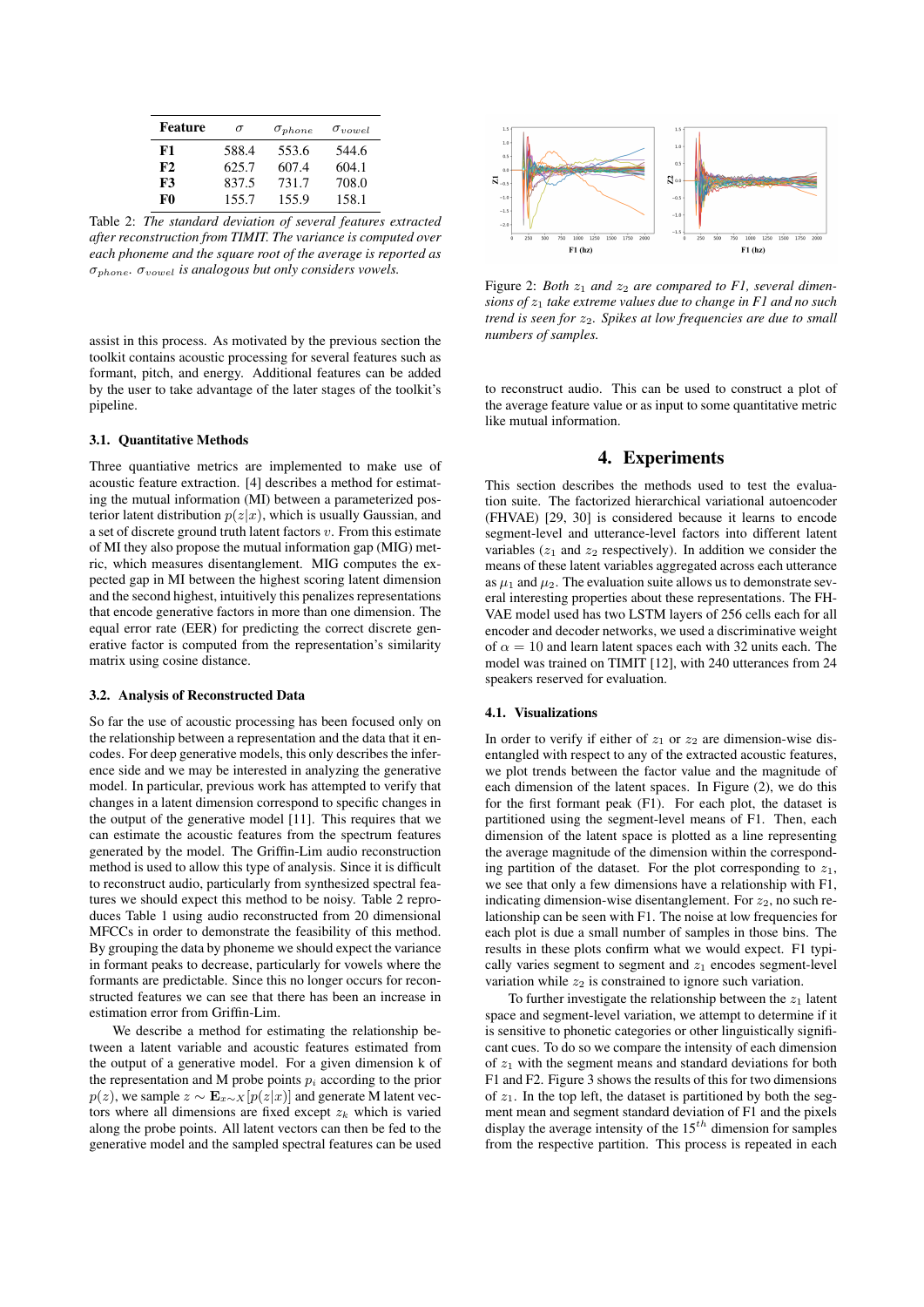<span id="page-3-4"></span>

Figure 3: *Two dimensions of*  $z_1$  *are plotted with respect to F1 and F2. Each bin corresponds to a range of segment means and segment standard deviations.*

quadrant for the appropriate feature, either F1 or F2, and the appropriate dimension. We can see that the  $15^{th}$  dimension is sensitive to low F1 values and high F2 values, while the  $30^{th}$ seems sensitive to low F2 values. This process is useful for quickly characterizing dimensions of a representation in terms of grounded features. After manual analysis of the visualizations produced for  $z_1$  for all acoustic features, other dimensions were found to be sensitive to a variety of conditions, such as voicing as determined by pitch.

Using our linguistic knowledge, we may suspect that these dimensions are not just sensitive to arbitrary patterns in the data, but real phonetic categories. Indeed, high vowels, with low F1 and distributed F2, would seem to correspond to dimension 15 and back vowels (low F2, low to mid F1) with dimension 30. In Figure [4](#page-3-5) we produce analogous plots that measure the frequency of the corresponding phonetic categories instead of latent intensity. We find that the produced plots match the latent intensities very closely, indicating that our hypothesis was correct. Note that the scales of these axes are different since these are probabilities scaled from 0 to 1 rather then real valued intensities. It iss important to note that this identification of phoneme sensitive latent dimensions would not be possible if only the segment means were considered. Since an increase in formant mean for a segment may correspond with an increase in the variance as well, trends over a single dimension do not display the patterns as well. More detailed statistics for each feature trajectory have the potential to be even more discriminative.

### 5. Conclusion

This paper discusses methods for treating acoustic features as ground truth generative factors for the purpose of evaluating un-

<span id="page-3-5"></span>

Figure 4: *The frequency of two phonetic categories are plotted with respect to F1 and F2. Each bin corresponds to a range of segment means and segment standard deviations. Note the correspondence with Figure [3.](#page-3-4)*

supervised representation learning. This methodology provides the necessary structure for evaluating dimension-wise disentanglement in speech, both quantitatively and qualitatively. In addition, the evaluation methods allow grounded and interpretable analysis for speech representations. We validate previous understanding of FHVAE using these methods and perform novel analysis of the representations it produces. The tools described in this paper are made available as an open-source toolkit written in Python. The hope is to enable comparison of methods in disentangled representation learning in the complex and realworld domain of speech. Future work should focus on validating the reliability of quantitative metrics computed using the extracted acoustic factors.

### 6. References

- <span id="page-3-0"></span>[1] Y. Bengio, A. C. Courville, and P. Vincent, "Unsupervised feature learning and deep learning: A review and new feature learning and deep learning:<br>perspectives," CoRR, vol. abs/1206. *CoRR*, vol. abs/1206.5538, 2012. [Online]. Available:<http://arxiv.org/abs/1206.5538>
- <span id="page-3-1"></span>[2] I. Higgins, L. Matthey, A. Pal, C. Burgess, X. Glorot, M. Botvinick, S. Mohamed, and A. Lerchner, "beta-vae: Learning basic visual concepts with a constrained variational framework," in *5th International Conference on Learning Representations, ICLR 2017, Toulon, France, April 24-26, 2017, Conference Track Proceedings*. OpenReview.net, 2017. [Online]. Available:<https://openreview.net/forum?id=Sy2fzU9gl>
- <span id="page-3-2"></span>[3] H. Kim and A. Mnih, "Disentangling by factorising," 2018.
- <span id="page-3-3"></span>[4] T. O. Chen, X. Li, R. B. Grosse, and D. Duvenaud, "Isolating sources of disentanglement in variational autoencoders," *CoRR*, vol. abs/1802.04942, 2018. [Online]. Available: [http://arxiv.org/](http://arxiv.org/abs/1802.04942) [abs/1802.04942](http://arxiv.org/abs/1802.04942)